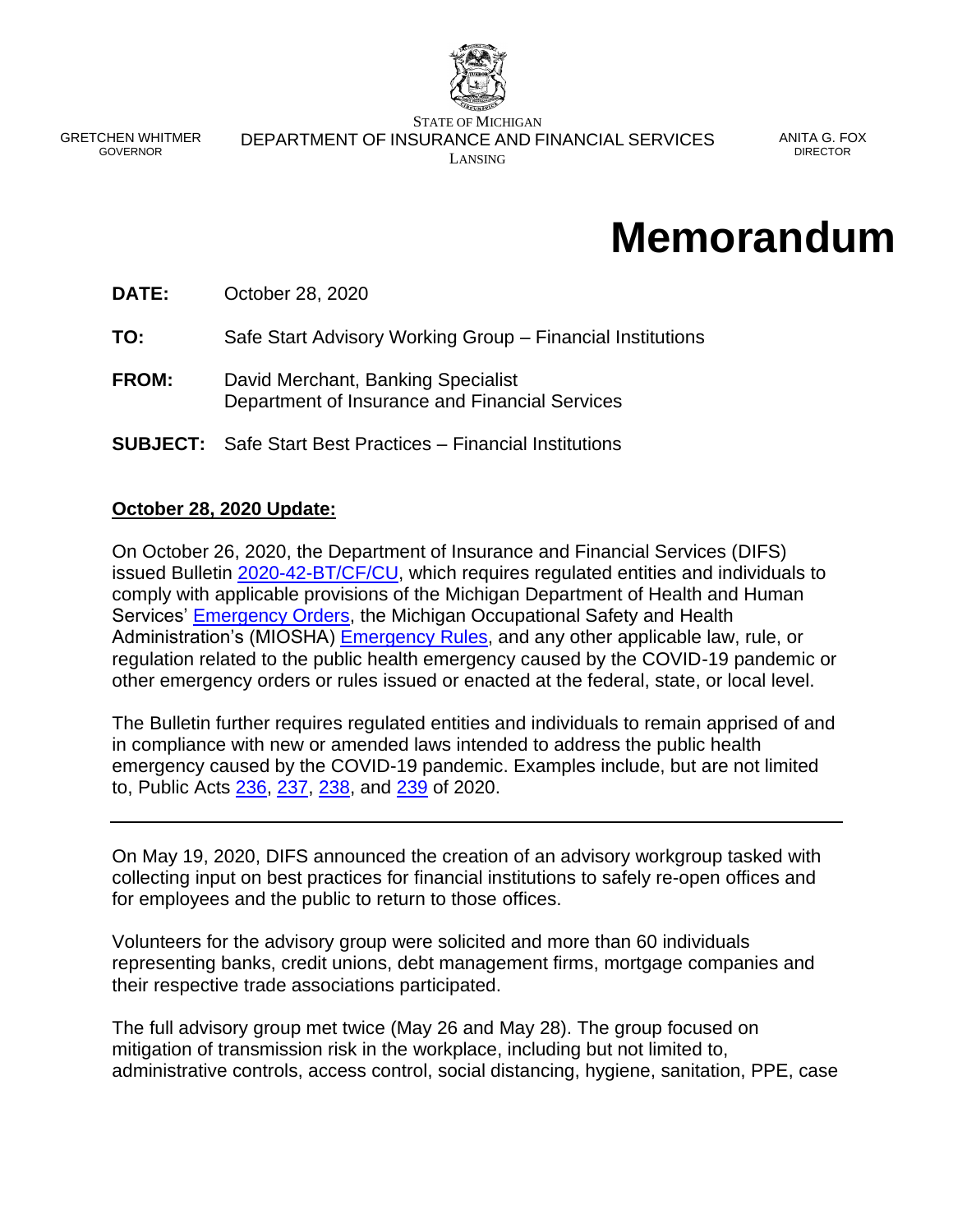monitoring, and facility closure. Breakout sessions were held on May 27, with smaller groups meeting based upon comparable size and regional location.

The information contained within this memo is intended to represent a best practice consensus of those who participated. The information is advisory in nature and is not meant to be a substitute for legal advice. Each business should make its own determination about accepting or rejecting any or all elements of this memo. Businesses and employers are encouraged to coordinate with state and local health officials to obtain timely and accurate information to inform appropriate responses. Local conditions will influence the decisions that public health officials make regarding community-level strategies.

### **Administrative Controls**

Create an exposure control plan:

- Document and share written exposure control plan to mitigate employee exposure.
- This plan should include an exposure risk determination for all employees, and detail measures the employer will take to prevent exposure, including:
	- o Administrative controls, including access.
	- o Engineering controls, including any steps taken to physically reconfigure the workspace and workflows.
	- o Policies governing social distancing.
	- o Policies governing personal hygiene.
	- o Policies governing cleaning and disinfection.
	- o Policies governing personal protective equipment.
- The exposure control plan should incorporate the latest guidance for COVID-19 from the Center for Disease Control and Prevention (CDC), and any additional requirements issued by federal, state, county, and municipal authorities, and local health officials.
- The exposure control plan may differentiate between workers commensurate with their exposure risk, with more stringent measures for higher risk categories.

Establish response owners:

- Team members with individual accountability should be identified, tasked with management and direct verification of implementation of all elements of the exposure control plan.
- Consider assigning one COVID-19 response manager for every individual branch.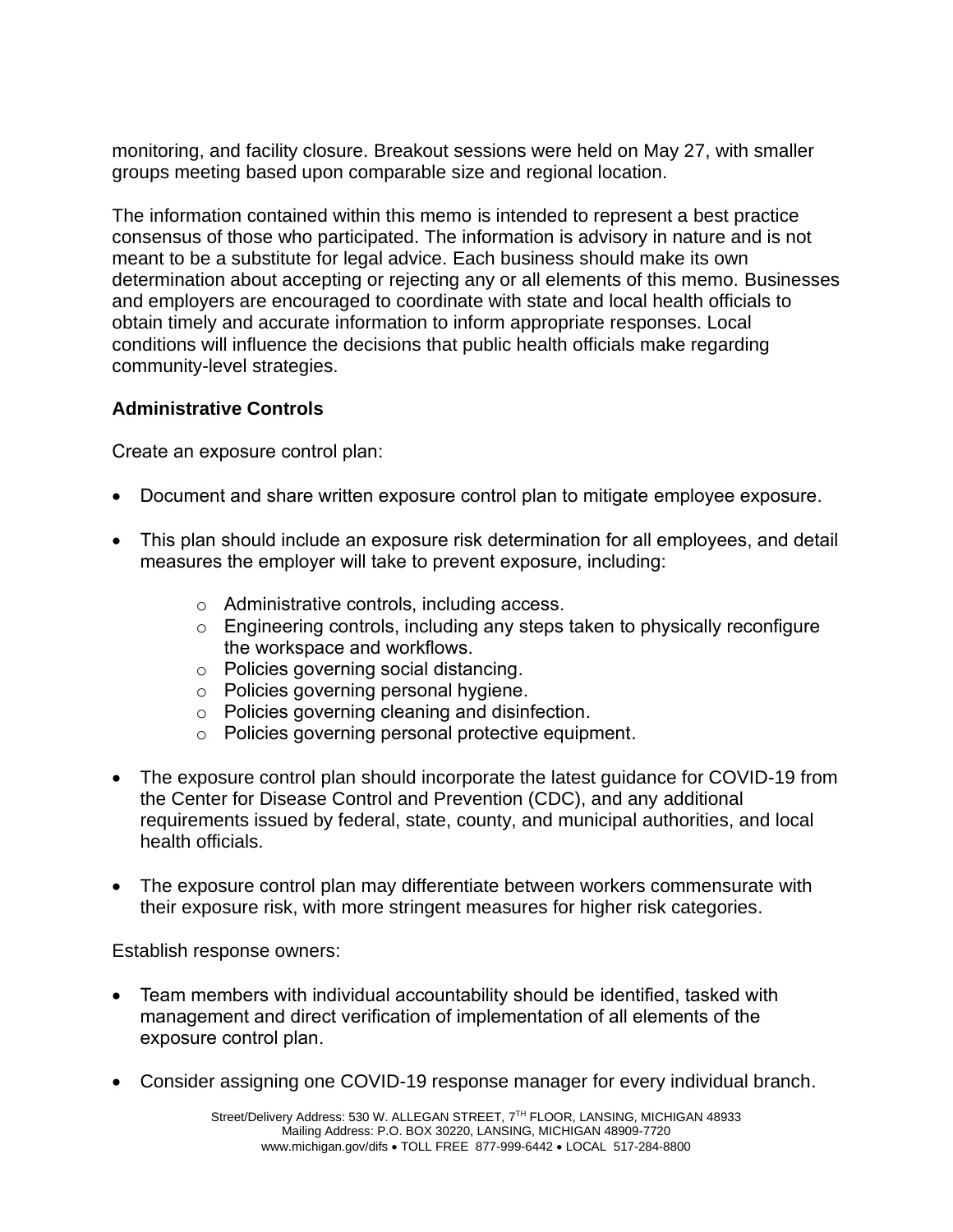• If feasible and depending on resources, consider dedicating staff to virus response (sole or primary responsibility).

Define the scope of the response team, including:

- Design, implement, and report out to management on workplace risk mitigation program.
- Create and complete a "health checklist" or daily symptom tracking survey.
- Establish points of contact and appropriate communications cadence with relevant state and local public health agencies.
- Work with the response team members to improve safety protocols and to ensure robust enforcement and reporting of workplace health / safety events.

Train employees:

- The curriculum of this training should:
	- o Explain all elements of the exposure control plan, with specific guidance on access control, distancing, sanitation, hygiene, and use of personal protective equipment.
	- $\circ$  Include demonstration of proper use of personal protective equipment, including donning and doffing.
	- o Explain worker's rights and protections, including access to leave, and specify the steps that the employee can take if they feel unsafe in the workplace.
- Training should be jointly led by designated members of the COVID-19 response team.

## **Access Controls**

Reduce congestion at start times and entry points:

- Employers should assign dedicated entry point(s) for all employees or groups to reduce congestion at main entrance, help with screening needs, and help with tracing.
- Employers should label queue spots with X's outside building in case of congestion.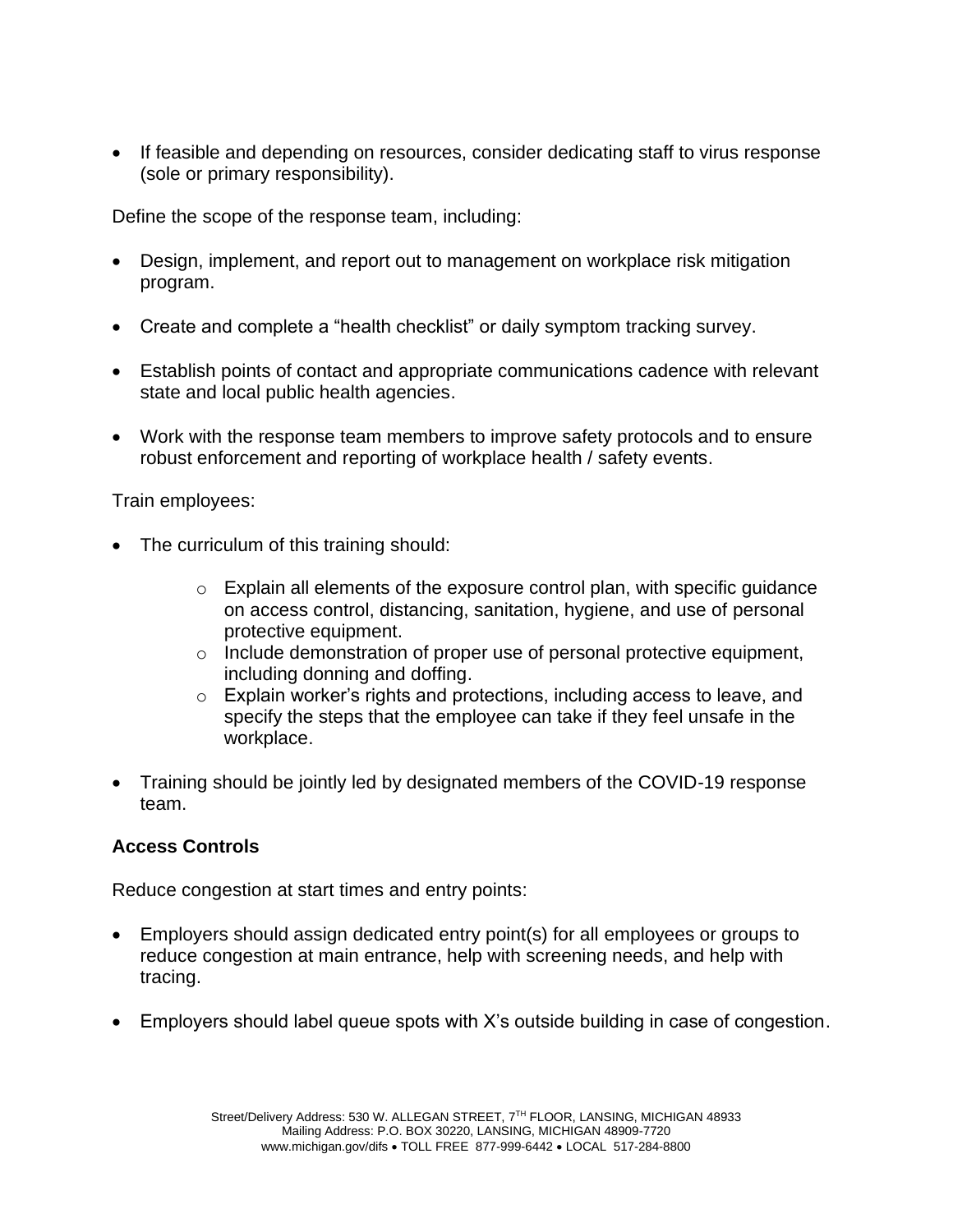- If feasible, employers should consider staggering start times for locations to ensure social distancing and effectiveness of screening protocols (50/50 rotational schedules).
- If feasible, employers should create one-way flow corridors into the office, wherever possible.

Screen employee health / exposure:

- Employers should conduct daily entry self-screening protocol for all employees i.e., symptom tracking and exposure questionnaire.
- Employers may consider taking temperatures as a condition for daily entry.
- Workers should be barred entry if they have a fever (100.4'F based on temperature checks); or otherwise if the employee identifies coughing, or shortness of breath each day before leaving for work, before the shift, mid-shift, and at end of shift.

Control access for non-employees:

- Employers should implement procedures to identify customers/members upon entry.
- Employers should require that vendors and contractors schedule their visits ahead of time and attain explicit approval before arrival (e.g., conduct visitor questionnaire virtually and deny visitors who do not meet requirements).
- Employers should control site access (e.g., restrict visitors, contractors, deliveries implement screening practices similar to employees), or in the alternative issue stickers or other indicators to workers to show that they received a screening before entering the office that day.

Consolidate entry points:

• Employer should put physical barriers (e.g., caution tape, plastic netting, gates) in place to prevent anyone from bypassing screening (if not possible, ensure there is some indication of employees having gone through screening –e.g., sticker).

Control access for non-employees:

- Employers should limit all non-essential visitors and contractors from the office site.
- Vendors and contractors should schedule their visits ahead of time and attain explicit approval before arrival (e.g., conduct visitor questionnaire virtually and deny visitors who do not meet requirements).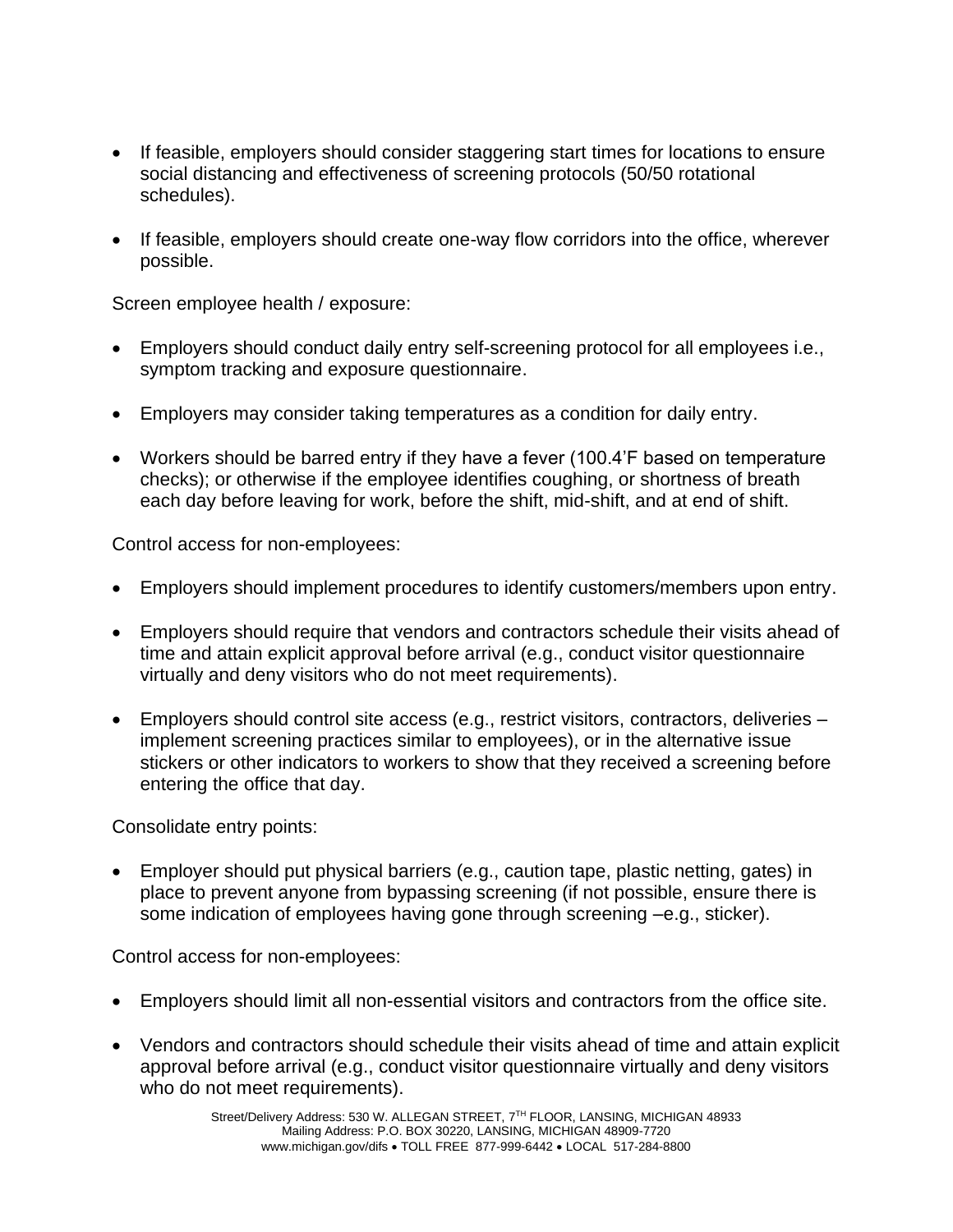• Employers should control site access (e.g., restrict visitors, contractors, deliveries – implement screening practices similar to employees).

### **Social Distancing**

Increase distance between people:

• Employers should establish officewide requirement for social distancing in accord with CDC guidelines (6 ft) [When 6 ft distancing is not feasible, workers are at higher risk; see PPE section for additional guidance].

Limit use of common spaces:

- Employers should identify (with signage) and consider closure / occupancy limits for common choke points where workers are forced to stand together, such as hallways, hoists and elevators, break/lunch areas, buses (see "provide reinforcements" section for details).
- Employer should require physical distancing in lunch and break areas and provide physical markers (e.g., tape on the ground to assist).
- If feasible close break/lunch areas if possible and encourage employees to eliminate eating in groups (eat in personal vehicles).

Stagger shifts and timing to reduce congestion:

- Employers should consider staging / staggering crews and modifying work schedules to limit number of workers in the office.
- Employers should consider Stagger start times and meal times (e.g., by 15 mins).
- Employers should minimize interactions when picking up or delivering equipment or materials (e.g., PPE, surface disinfection).

Provide visual cue to reinforce distancing expectations:

- Employers should employ visual cues to enforce distancing wherever possible (e.g., tape, ground markings, walking traffic patterns marked, physical barriers, elevator guidelines, signs with social distancing requirements).
- Employers should post signage and train people not to congregate at break areas, lunch areas, etc.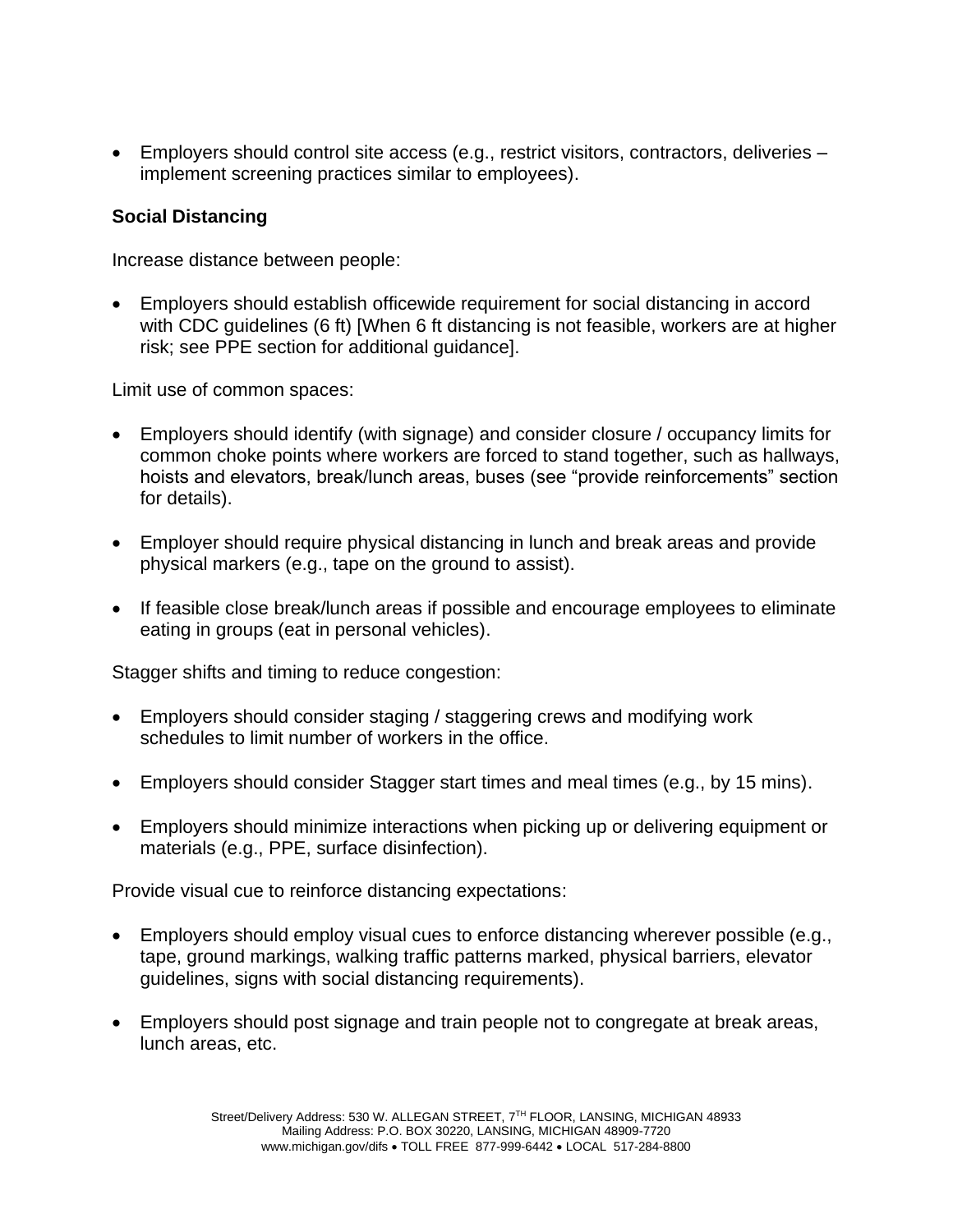## **Sanitation**

Conduct more frequent cleaning:

- Employers should fully disinfect office areas and common surfaces regularly.
- Employers should identify responsible party for cleaning / sanitation (e.g., one person/shift or every worker or external), and clearly communicate this to employees.
- Employers should frequently clean and disinfect high touch surfaces in the office.
	- o "High touch surfaces" will include shared equipment, handrails, doorknobs, etc. frequently, per CDC guidelines; for shared items wipe with disinfectant before being transferred.
	- o Employers should more frequently clean toilets and restrooms.
- If feasible, employers should ensure optimal turnover of fresh/clean air on site if enclosed (e.g. bay and other doors/windows opened where feasible).

Provide cleaning materials and establish protocols:

- Employers should provide disinfecting materials, EPA-approved for emerging viral pathogens.
- Employers should create policies governing cleaning shared items and require disinfection at the beginning and end of individual usage.
- Employers should provide time for employees to clean at the start and end of shifts.

## **Hygiene**

Provide handwashing / sanitation options:

- Employers should provide soap and running water wherever possible to permit frequent handwashing.
- Alcohol-based sanitizers (greater than 60% ethanol or 70% isopropanol) should be provided as a backup, only if providing supply of running water is impossible.
- Employers should provide individual hand sanitizer bottles to workers, and position extra hand sanitizer in areas next to shared equipment, and materials.
- Employers should develop policies specifying that handwashing is required for all workers at the start of the shift, breaks, bathroom trips, lunch, team huddles, at the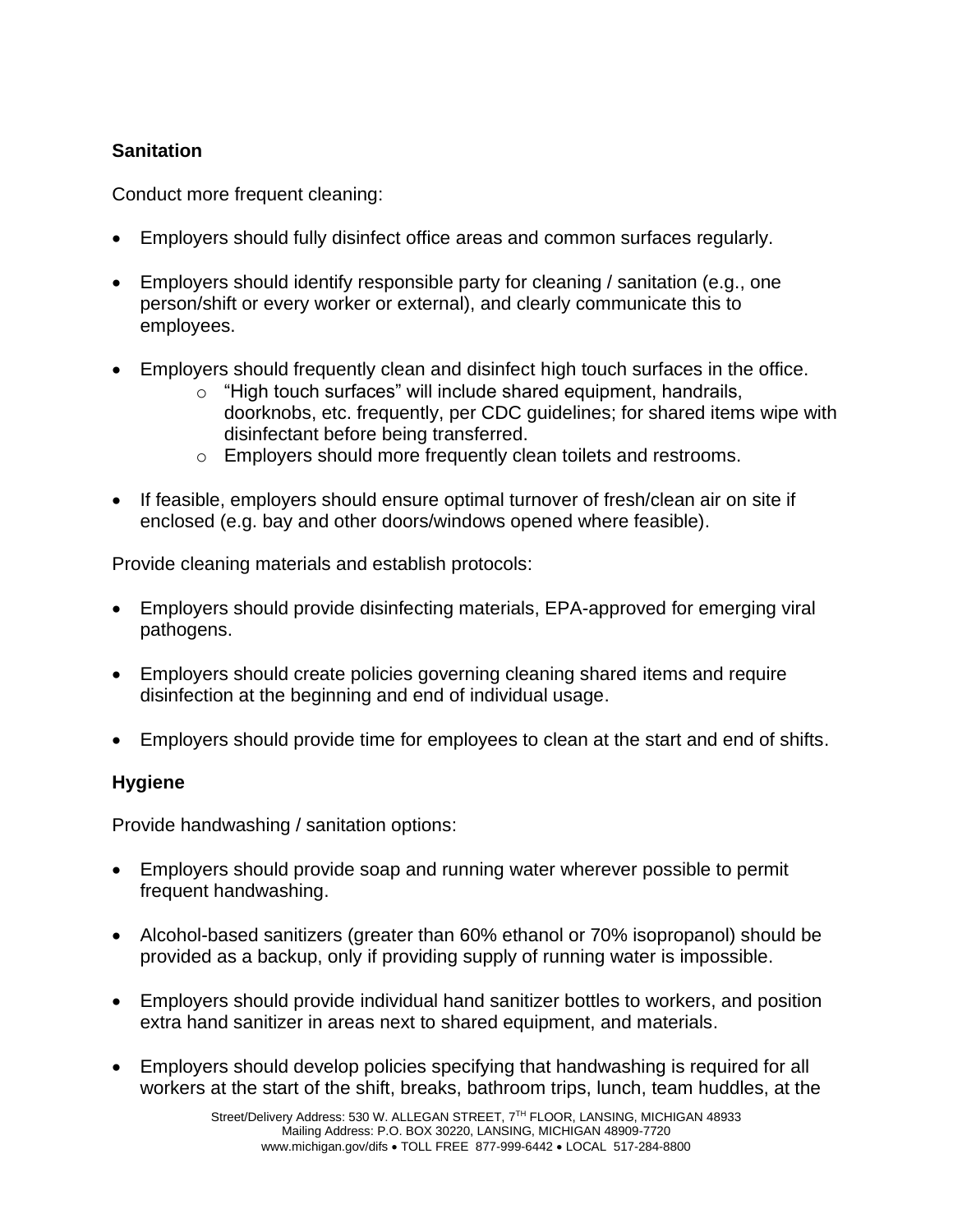end of the shift, and after any close contact with someone displaying cough or cold symptoms.

• Employers should post signage for hygiene (wash hands, cover cough, don't touch face).

## **PPE**

Enforce PPE use:

- Employers should analyze and understand requirements (consistent with guidance and requirements issued by: Federal, state, county / municipal authorities, employers, health officials).
- Employers should require that facial coverings be worn by all employees who cannot consistently maintain 6 ft of separation from other employees (provided by employer), as appropriate and dictated by activity.
- Employers should require that employees use facial coverings before employees approach the facility entrance check point.

Distribute PPE:

• Employers should consider establishing a mask pick-up location on site for those who need replacement.

Ensure stocking:

- Employers should confirm stock of facial coverings, face shields, gloves, and glasses on site and on order with lead time.
- Employers should confirm that the operation has an adequate supply of additional health supplies (e.g., soap, disinfectant, hand sanitizer, paper towels and tissues.
- Employers should target no more than 30-day stock of critical supplies (e.g., sanitizer, masks) on site or on order with sufficient lead time and avoid stockpiling.

Provide guidance on PPE:

• Employers should communicate guidance on PPE use while in the office, which may vary by employee.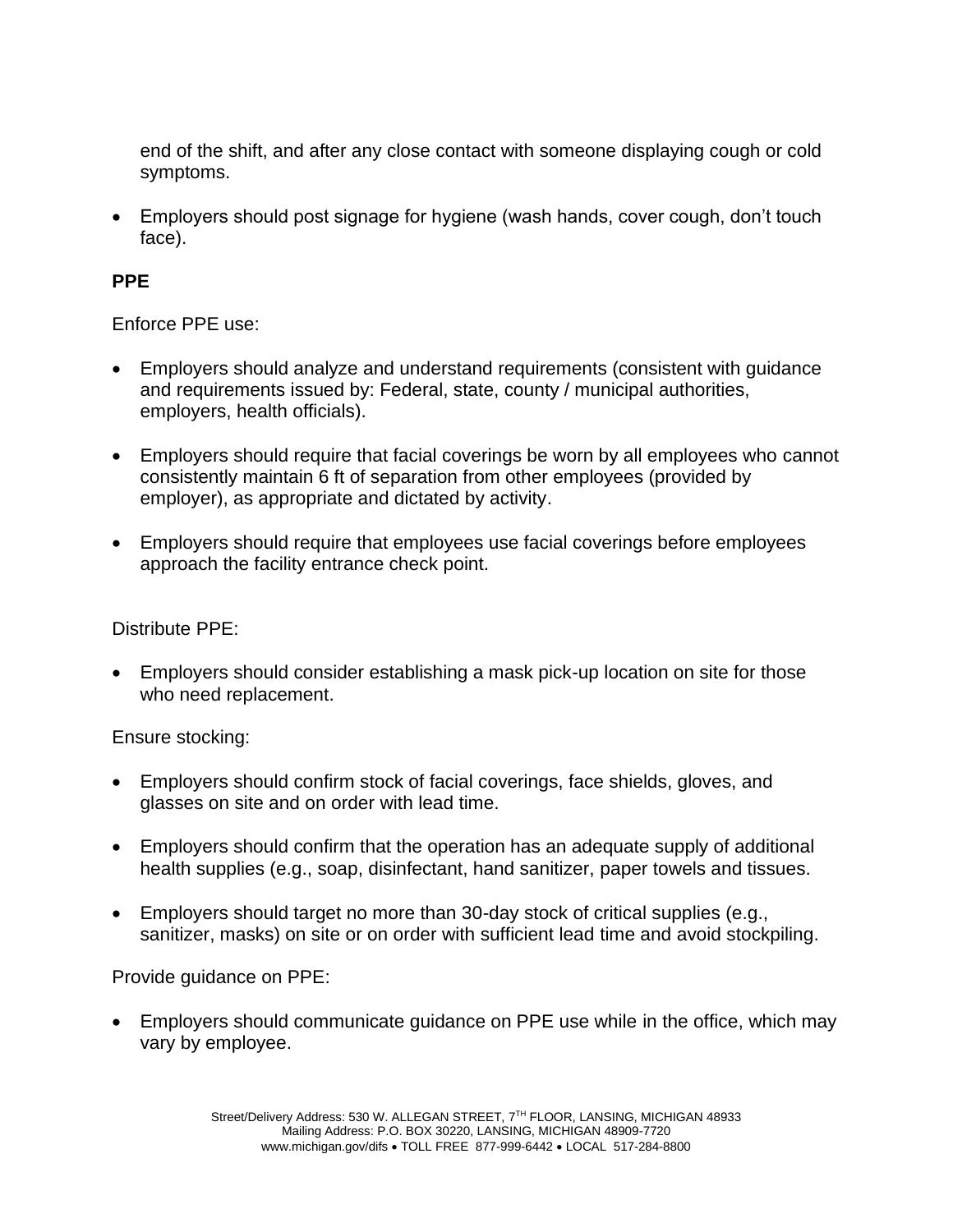- Employers should train employees on the use of PPE (including storage, doffing and re-donning facial covering), in addition to the protective triad of personal hygiene, social distancing and frequent disinfection.
- Employers should permit voluntary individual use of masks in excess of guidelines.
- In case of any conflict between any of foregoing guidance, the strictest measure should apply.

### **Case Monitoring**

Define protocols for symptomatic employees:

- Employers should ensure that employees with symptoms (based on selfassessment, screening etc.) are sent home.
- Employers should instruct that sick employees stay home in accordance with most recent Executive Orders.
- Employers should ensure protocols are visible in the facility (e.g., post signage to stay at home if specified symptoms occur).
- Employers should ensure isolation protocol and areas established to isolate symptomatic employees prior to sending to medical care or home to self-quarantine.
- Employers may also provide guidance where appropriate and support for employees (e.g. virtual training, etc.).
- Employers should check in periodically with employee on symptoms and work ability.
- Employer should report confirmed cases and outbreaks to state and local public health authorities, including any relevant information on circumstances of transmission and contacts of the infected worker.

Provide guidance to exposed employees:

- Employers should follow CDC response guidelines for exposure cases.
- Employers should inform team members and relevant managers of their potential exposure when employee is sent home.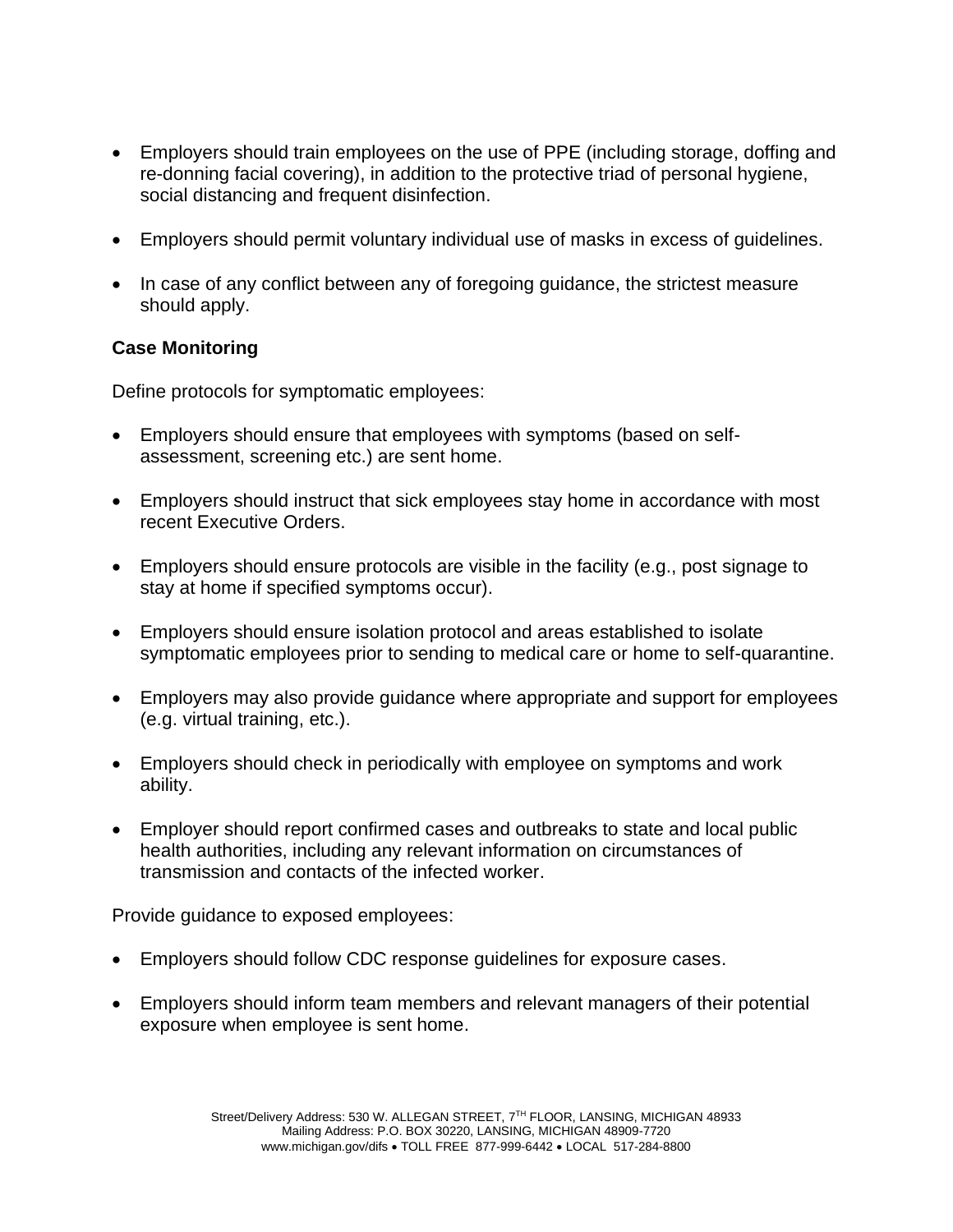- Employers should enact policies to encourage workers to stay home / leave the office (e.g., temp paid sick leave) when feeling sick, or after close contact with a confirmed positive case.
- Employers should trace close contacts of the infected worker within the workplace, for 3-7 days prior to onset of symptoms (based on where employee was and whether PPE was worn).
- Communicate procedures with employees.

Mark off and clean spaces identified in workplace tracing:

- Employer should clean appropriate areas based on tracing procedures and CDC recommendations whenever a person has been sent home for symptoms.
- Employer should perform a site area deep cleaning/disinfection (e.g., misting) as well as physical disinfection of common tools and surfaces whenever a COVID-19 person has been confirmed at the site.
- If feasible, employer should consider leveraging a third-party cleaning service.

## **Facility Closure**

Enforce appropriate shutdown / cleaning protocols:

- Employers should establish specific response plan for confirmed cases (e.g., investigate, formulate response and cleaning procedures); if a worker goes home from the office with symptoms disinfect the area, supplies, and tools that person worked with immediately.
- Employers should shut down appropriate locations at the office down for deep cleaning (enforce appropriate amount of shutdown time) if there was a confirmed positive case.

Communicate exposure to employees:

- Employers should conduct workplace contact tracing investigation for confirmed cases and notify those contacted or suspected of being in contact (e.g., notify contractual upstream entity: if subcontractor, notify Contractor; if Contractor, notify Owner).
- Employers should ensure appropriate documentation of positive cases for necessary parties (health services, health insurance), and record confirmed cases.